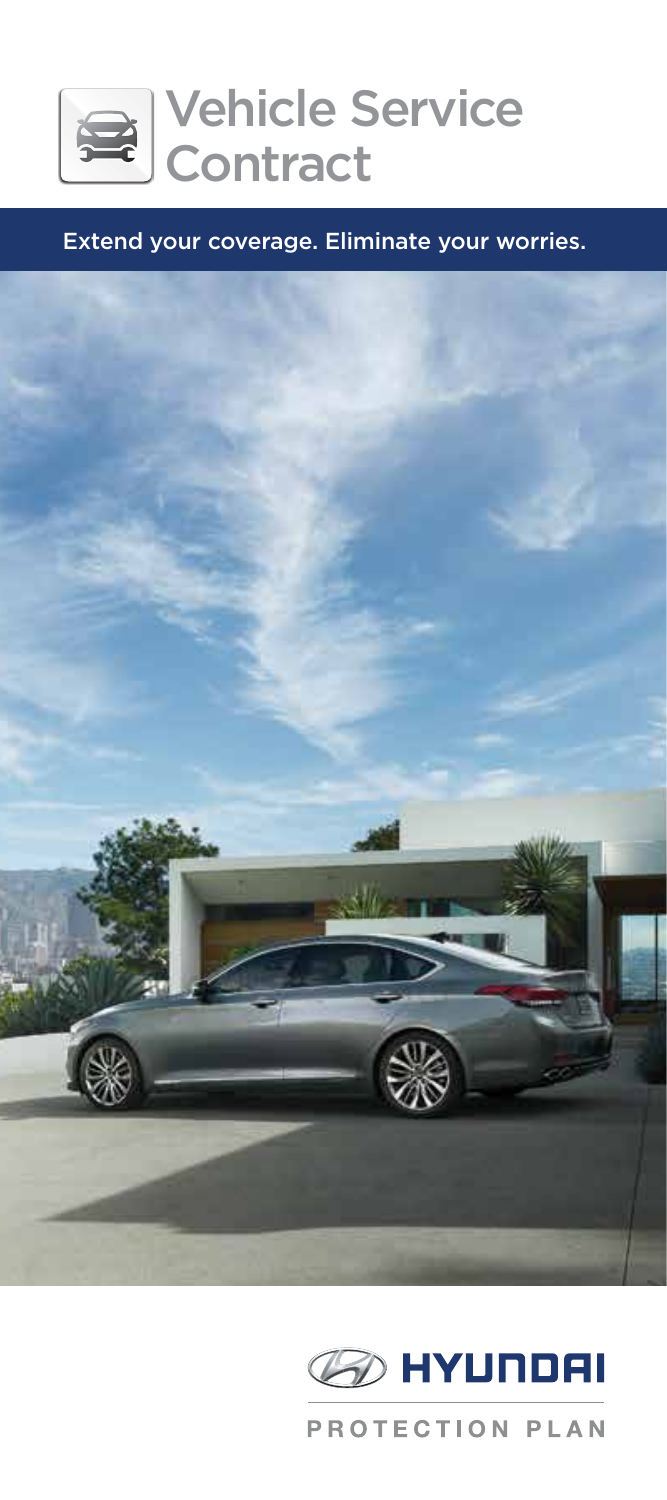# Covered components

Not only does Hyundai Protection Plan VSC extend the coverage for the service of major components, our Platinum coverage plan also covers an extensive range of up to 1,500 vehicle parts.

- Engine, transmission, drive axle Including manual and automatic transmissions, front-wheel and rear-wheel drive.
- Climate control Including air conditioner and heater components.
- Shocks, front and rear suspension Including suspension bushings and bearings.
- Fuel systems, electrical systems Including fuel injection, sensors, and power windows and seats.
- Steering, brakes, CV boots Including power steering and anti-lock braking system components.
- Navigation, audio, high-tech Including navigation display, HomeLink®, Blue Link<sup>®</sup> and Bluetooth<sup>®</sup>.

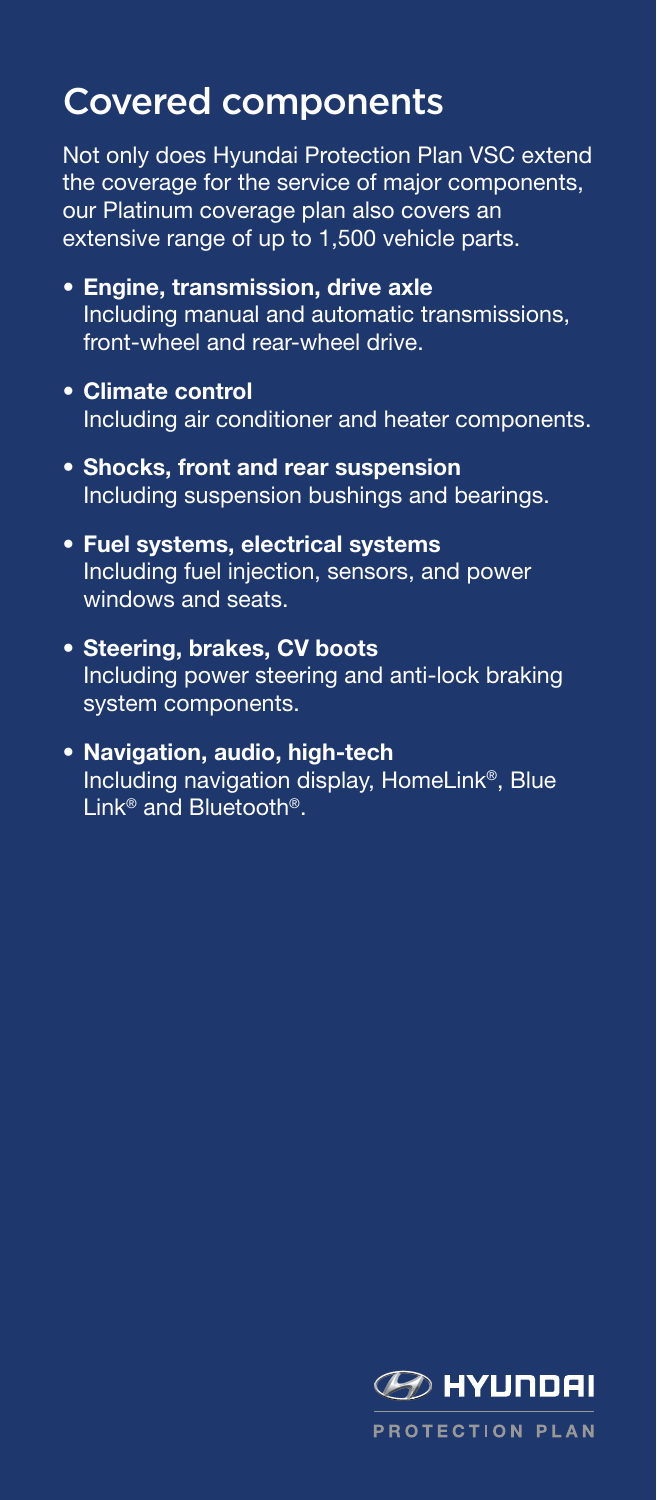# Enjoy the confidence of extended coverage.

For more than a decade, Hyundai has been an industry leader with America's Best Warranty™. The Hyundai Protection Plan Vehicle Service Contract (VSC) builds upon that commitment with extended coverage options for mechanical repairs, parts and labor up to 10 years or 120,000 miles.

### A VSC makes unexpected repairs less expensive

- Pay nothing on covered repairs other than the deductible you select
- Monthly payment option when you include the product price with your auto financing

## Building upon Hyundai's already high standards

Hyundai Protection Plan VSC delivers added value extending coverage to the high standards set by Hyundai's factory warranty program, with coverage options up to 10 years or 120,000 miles.

|                                           | <b>YEAR</b>                                             |                                                                                |   |   |   |                          |   |   |   |    |  |
|-------------------------------------------|---------------------------------------------------------|--------------------------------------------------------------------------------|---|---|---|--------------------------|---|---|---|----|--|
| COVERAGE                                  | 1                                                       | $\overline{2}$                                                                 | 3 | 4 | 5 | 6                        | 7 | 8 | 9 | 10 |  |
| Powertrain                                |                                                         | <b>Factory Warranty</b>                                                        |   |   |   |                          |   |   |   |    |  |
| Nav, Audio,<br>High-tech <sup>1</sup>     |                                                         | <b>Factory Warranty</b>                                                        |   |   |   | <b>Extended Coverage</b> |   |   |   |    |  |
| <b>New Vehicle</b><br>Limited<br>Warranty |                                                         | Z Z Z Z Z Z Z Z Z Z<br><b>Factory Warranty</b><br>with additional VSC coverage |   |   |   | <b>Extended Coverage</b> |   |   |   |    |  |
| Roadside<br>Assistance                    |                                                         | <b>Factory Warranty</b><br>with additional VSC coverage                        |   |   |   | <b>Extended Coverage</b> |   |   |   |    |  |
|                                           | HPP offers enhanced coverage<br>during factory warranty |                                                                                |   |   |   |                          |   |   |   |    |  |

Illustration based on a 10-year VSC term not considering actual mileage driven during the term. Coverage term will end when the vehicle reaches either the year or mileage term selected, whichever comes first.

I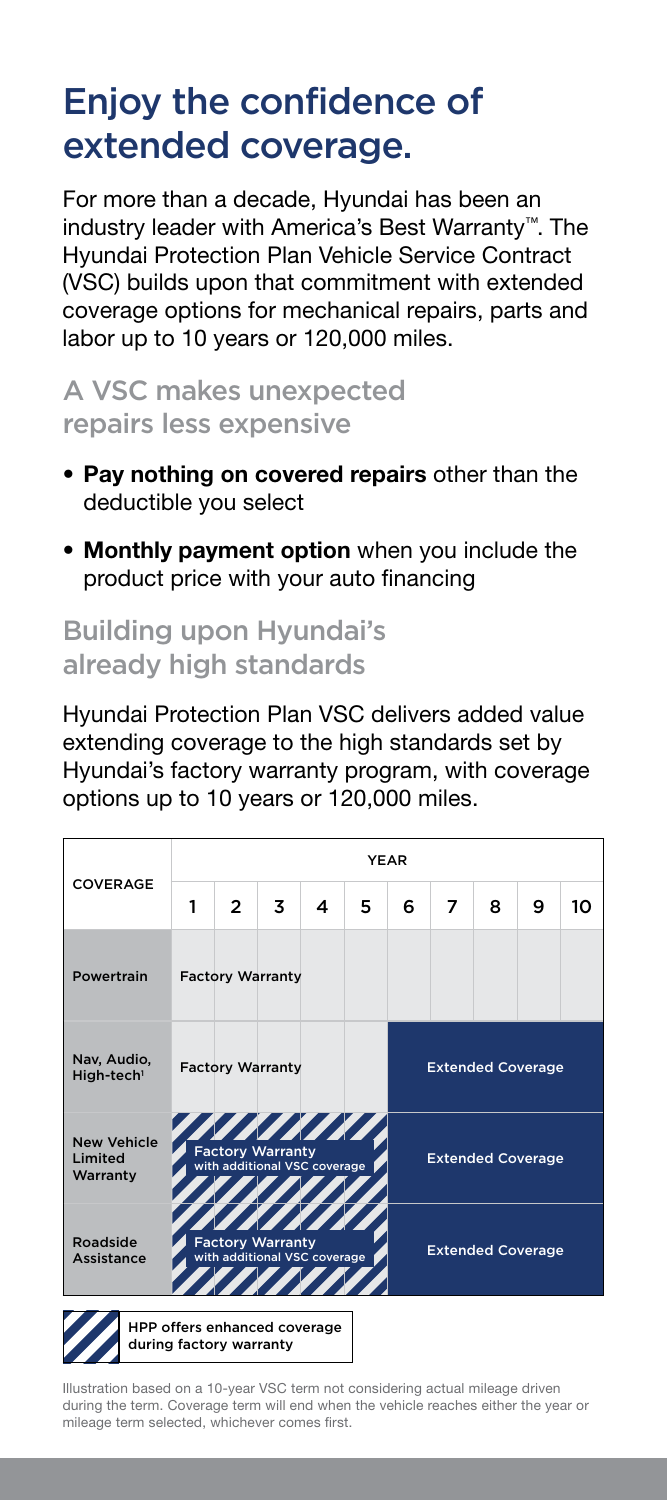# Comprehensive protection, personalized for you

Your participating Hyundai dealer will guide you through our three available VSC plans to help you determine which level best suits your vehicle and personal needs:

| <b>Component Group</b>   | Powertrain | Gold | Platinum     |
|--------------------------|------------|------|--------------|
| Engine                   |            |      |              |
| Transmission             |            |      |              |
| Drive Axle               |            |      |              |
| <b>Climate Control</b>   |            |      |              |
| <b>Shocks</b>            |            |      |              |
| <b>Front Suspension</b>  |            |      |              |
| <b>Rear Suspension</b>   |            |      |              |
| <b>Fuel System</b>       |            |      |              |
| <b>Electrical System</b> |            |      |              |
| Steering                 |            |      |              |
| <b>Brakes</b>            |            |      | $\checkmark$ |
| <b>CV Boots</b>          |            |      |              |
| Navigation               |            |      |              |
| Audio                    |            |      |              |
| High-tech                |            |      |              |

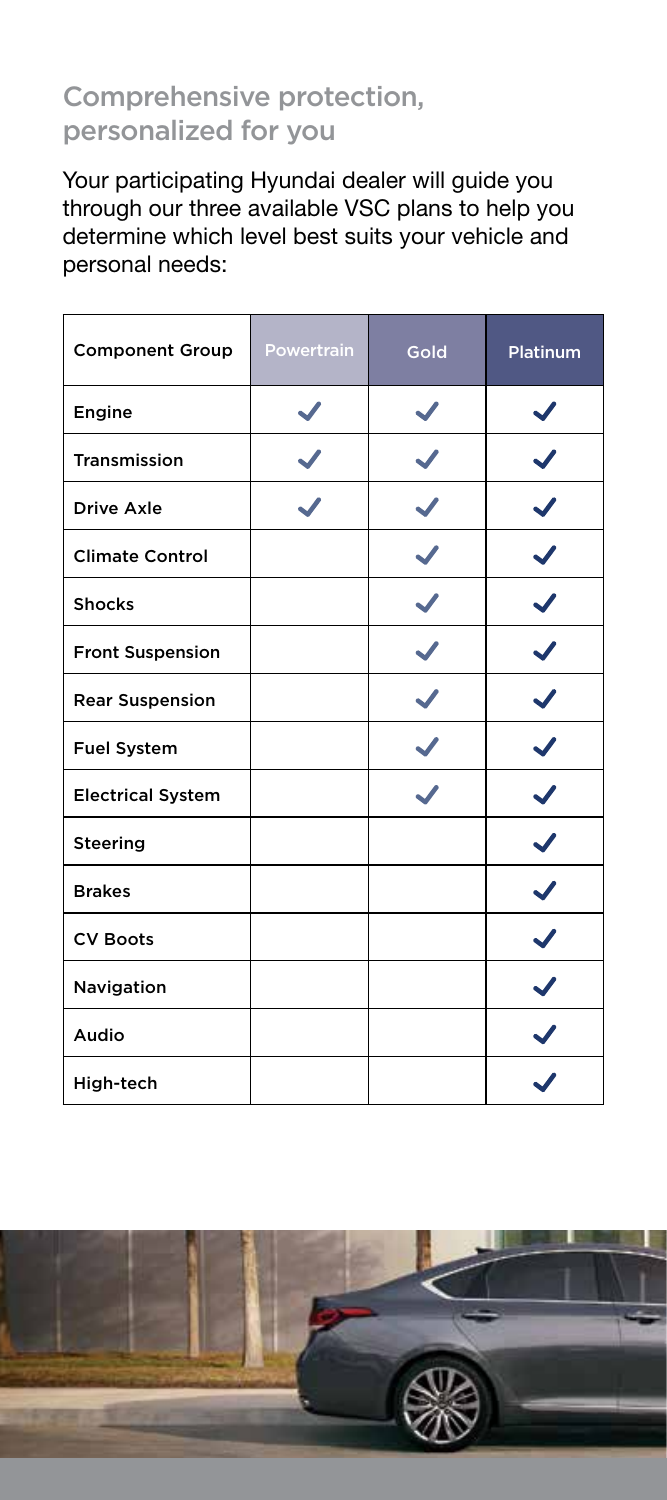# Service you can trust, parts you can count on

You'll receive genuine Hyundai parts<sup>2</sup> and superior service designed specifically for your vehicle.

- Up to 1,500+ covered components
- Nationwide service available at all participating Hyundai dealers
- 24-hour roadside assistance with enhanced roadside benefits
- Towing to your nearest Hyundai Dealership or authorized service provider
- **Rental car reimbursement** up to \$35 per day for up to 10 days if required $3$
- Trip interruption coverage up to \$200 per day for up to 5 days if required $3$
- Transferable coverage may add to your car value if you sell your vehicle to a private party

#### Coverage exclusions may apply<sup>4</sup>:

- Mechanical breakdowns covered by your vehicle's manufacturer's warranty
- Mechanical breakdowns caused by accident, collision, vandalism or weather related conditions
- Mechanical breakdowns caused by lack of maintenance or preexisting conditions

1 For 2015 Hyundai models and earlier, VSC coverage for navigation, audio, and high-tech components begins upon expiration of Hyundai's 3-year/36,000 mile factory warranty coverage. For 2016 Hyundai models and newer, coverage for navigation and high-tech components begins upon expiration of Hyundai's 5-year/60,000 mile factory warranty coverage.

2 Any necessary replacement parts will be made using genuine Hyundai new or remanufactured parts, or Hyundai-approved parts.

3 Due to a covered Mechanical Breakdown.

4 Additional exclusions may apply. Please see your Contract for specific coverage details, including limitations and exclusions.